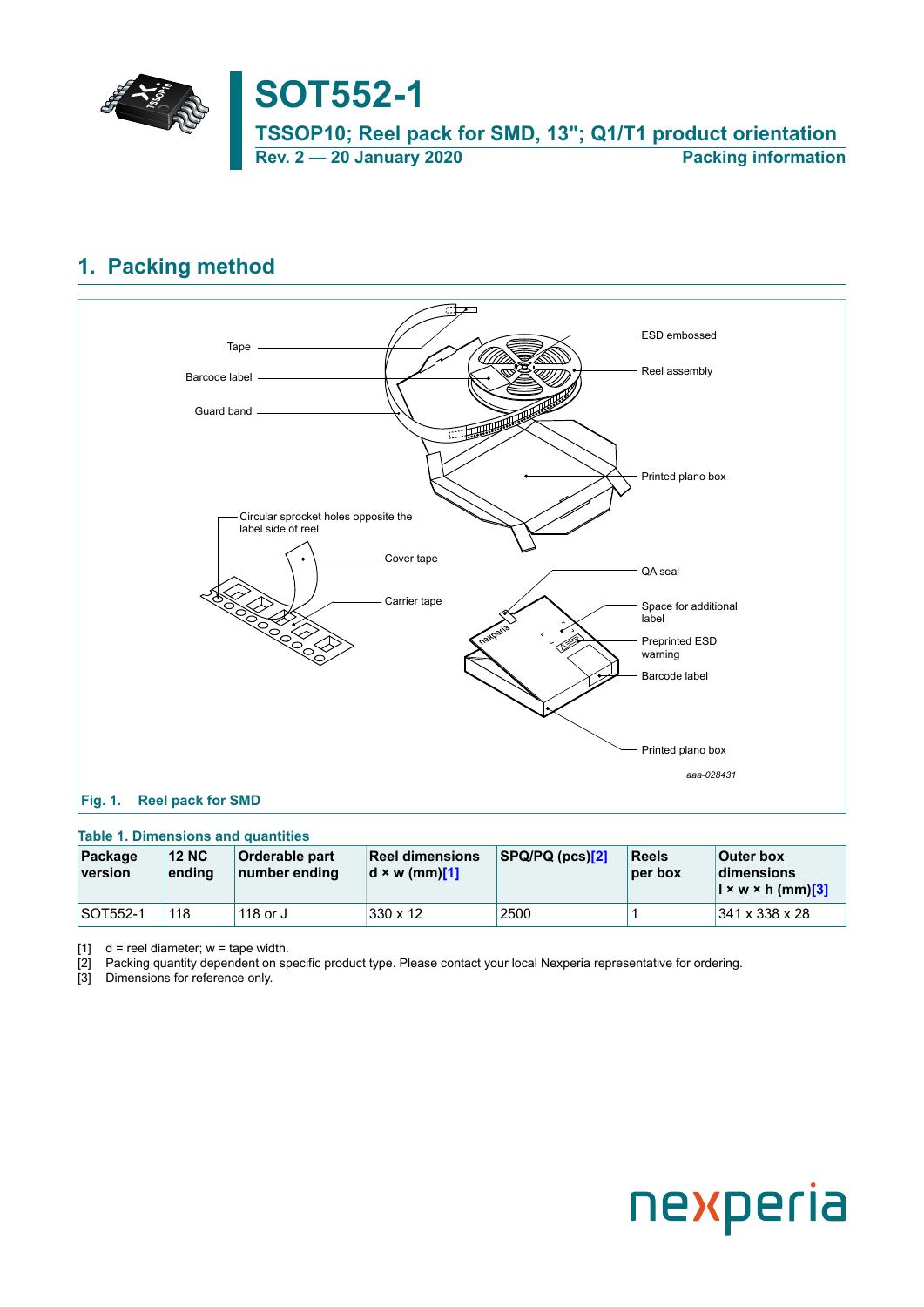## **2. Product orientation**



## **3. Carrier tape dimensions**



#### <span id="page-1-0"></span>**Table 2. Carrier tape dimensions**

*In accordance with IEC 60286-3*

| $A_0$ (mm)     | $B_0$ (mm)  | $K_0$ (mm) | $T$ (mm)        | $ P_1$ (mm)    | $W$ (mm)             |
|----------------|-------------|------------|-----------------|----------------|----------------------|
| $15.3 \pm 0.1$ | l 3.3 ± 0.1 | 1.6 ± 0.1  | $0.30 \pm 0.05$ | $18.0 \pm 0.1$ | $12.0 + 0.3 / - 0.1$ |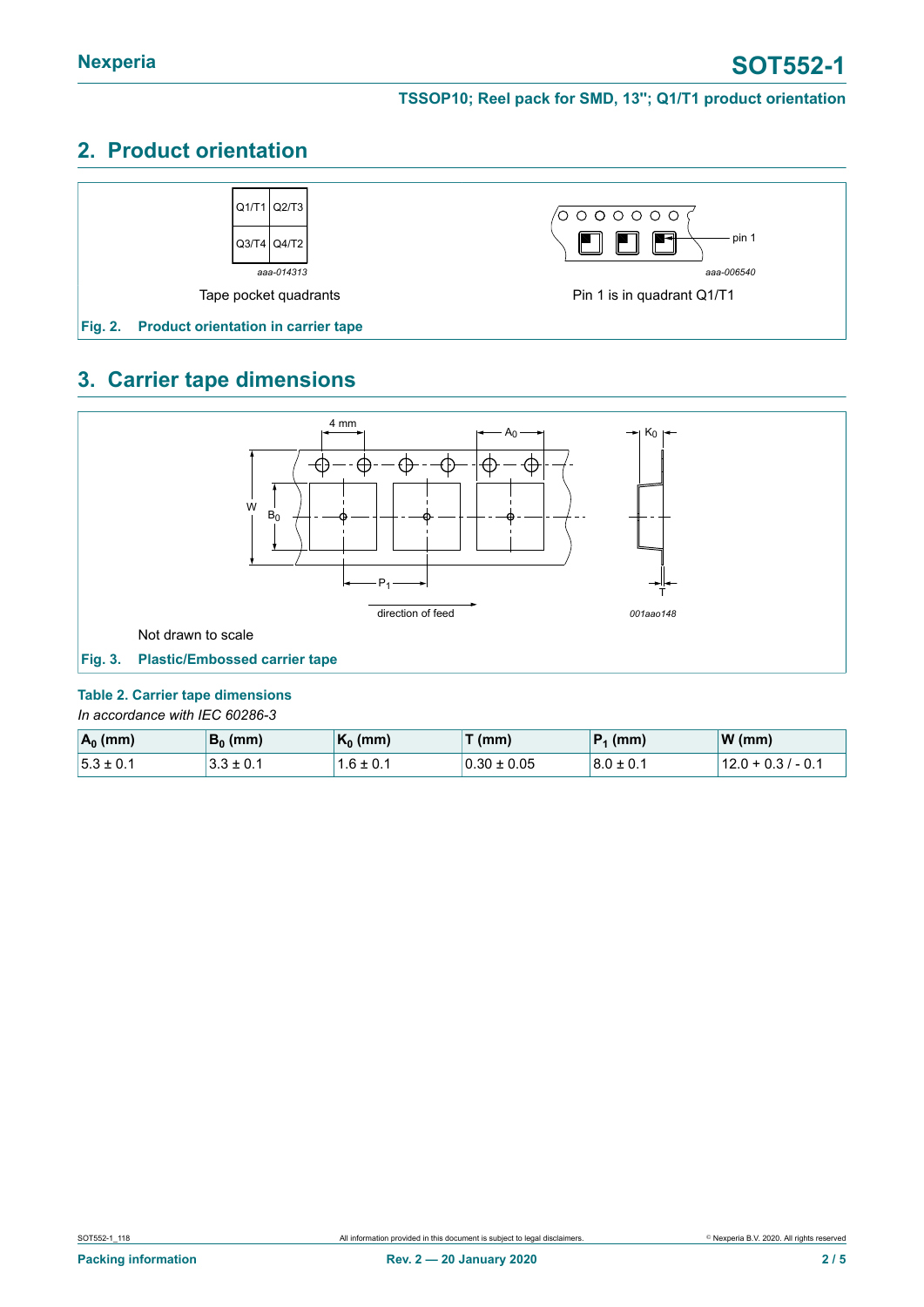#### **TSSOP10; Reel pack for SMD, 13''; Q1/T1 product orientation**

## **4. Reel dimensions**



#### <span id="page-2-0"></span>**Table 3. Reel dimensions**

*In accordance with IEC 60286-3*

| $\overline{A}$ [nom] | W2 [max] | <b>B</b> [min] | $C$ [min] | D [min] |
|----------------------|----------|----------------|-----------|---------|
| $\vert$ (mm)         | (mm)     | (mm)           | (mm)      | (mm)    |
| 330                  | 18.4     | ن. ا           | 12.8      | 20.2    |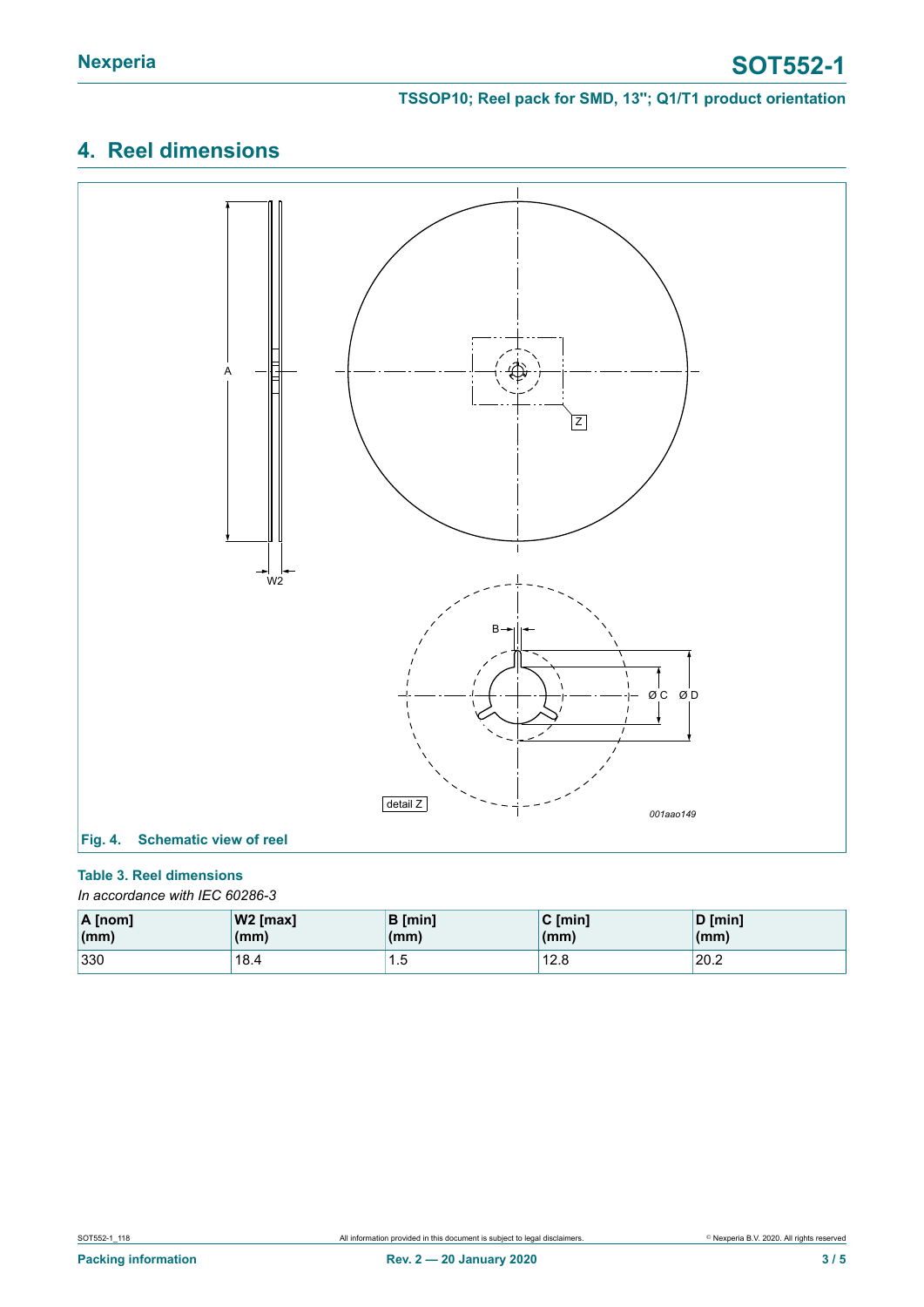#### **TSSOP10; Reel pack for SMD, 13''; Q1/T1 product orientation**

## <span id="page-3-0"></span>**5. Barcode label**



#### **Table 4. Barcode label dimensions**

| <b>Box and reel barcode label</b><br>$\vert x \mathbf{w} \vert$ (mm) |  |
|----------------------------------------------------------------------|--|
| $100 \times 75$                                                      |  |

### **6. Revision history**

#### **Table 5. Revision history**

| Document ID      |          | Release date Modifications                                                                                                                                                                                                                                                                                                                                                                                                                       | <b>Supersedes</b> |
|------------------|----------|--------------------------------------------------------------------------------------------------------------------------------------------------------------------------------------------------------------------------------------------------------------------------------------------------------------------------------------------------------------------------------------------------------------------------------------------------|-------------------|
| SOT552-1 118 v.2 | 20200120 | The format of this packing information document has been<br>redesigned to comply with the identity guidelines of Nexperia.<br>Fig. 1: Updated packing method drawing.<br>Table 1: Outer box dimensions updated.<br>Table 2: Tolerances added to carrier tape dimensions.<br>Table 3: Updated reel dimensions.<br>Section 5: Updated barcode label and dimensions.<br>Legal texts have been adapted to the new company name<br>where appropriate. | SOT552-1 118 v.1  |
| SOT552-1 118 v.1 | 20130416 |                                                                                                                                                                                                                                                                                                                                                                                                                                                  |                   |